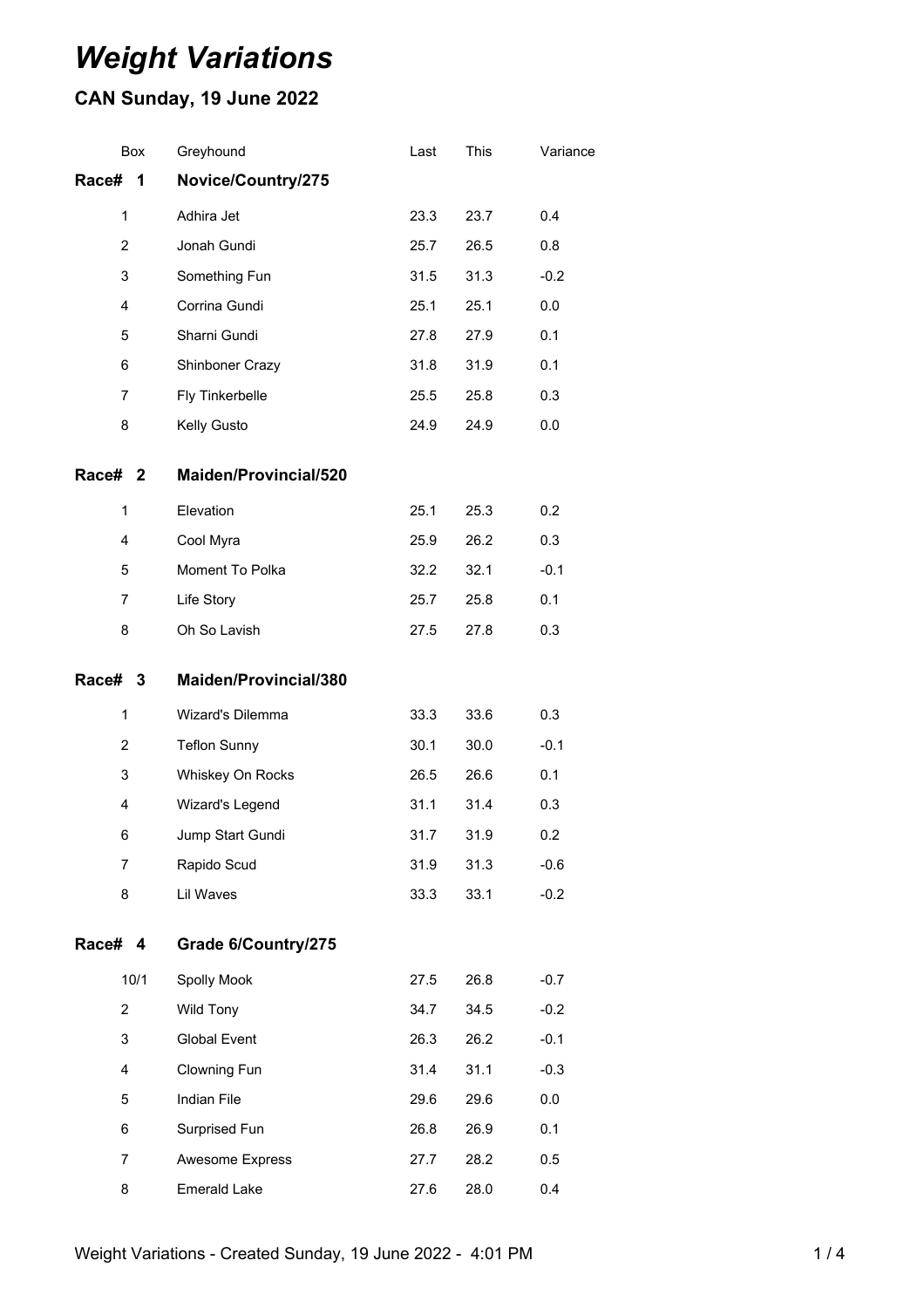### **CAN Sunday, 19 June 2022**

|                     | Box | Greyhound                  | Last | This | Variance |
|---------------------|-----|----------------------------|------|------|----------|
| Race# 5             |     | Grade 5/Country/275        |      |      |          |
| $\mathbf{1}$        |     | Son Of Bamsy               | 31.4 | 31.4 | 0.0      |
| $\overline{2}$<br>3 |     | Zipper Fernando            | 28.5 | 29.3 | 0.8      |
|                     |     | Digital Doll               | 25.3 | 25.1 | $-0.2$   |
| 4                   |     | Moment In Bondi            | 27.8 | 27.3 | $-0.5$   |
| 5                   |     | <b>Eclipsing Fun</b>       | 27.7 | 28.0 | 0.3      |
| 6                   |     | Cha Cha Moment             | 25.3 | 25.3 | 0.0      |
| 7                   |     | Elsie Tux                  | 28.0 | 27.8 | $-0.2$   |
| 8                   |     | My Girl Kristy             | 27.6 | 28.9 | 1.3      |
| Race#               | 6   | Grade 5/Country/380        |      |      |          |
| 1                   |     | Wake Up Geoff              | 31.0 | 31.0 | 0.0      |
| 3                   |     | Let's Riot                 | 30.2 | 30.5 | 0.3      |
| 4                   |     | <b>Teflon Dusty</b>        | 30.9 | 30.9 | 0.0      |
| 6                   |     | Rumblin' Moment            | 33.2 | 33.1 | $-0.1$   |
| 7                   |     | Vanda Vaughn               | 31.1 | 31.5 | 0.4      |
| 8                   |     | Chevy Nova                 | 25.5 | 25.7 | 0.2      |
| Race#<br>7          |     | Novice/Provincial/380      |      |      |          |
| 1                   |     | Tuta Romeo                 | 32.1 | 32.4 | 0.3      |
| 2                   |     | Missy                      | 24.3 | 24.5 | 0.2      |
| 3                   |     | Simple Dimple              | 28.5 | 28.6 | 0.1      |
| 4                   |     | Aztec Kid                  | 31.2 | 31.1 | $-0.1$   |
| 5                   |     | Corinne's Gem              | 24.2 | 24.0 | $-0.2$   |
| 6                   |     | Vanda Stanley              | 29.2 | 30.0 | 0.8      |
| 7                   |     | Kakadu Storm               | 29.7 | 30.0 | 0.3      |
| 8                   |     | Magic Artist               | 24.9 | 25.0 | 0.1      |
| Race#               | 8   | Grade 5/Provincial/380 (1) |      |      |          |
| $\mathbf{1}$        |     | All Cashed Up              | 29.1 | 29.2 | 0.1      |
| $\overline{2}$      |     | Deep Pocket Nod            | 31.3 | 31.2 | $-0.1$   |
| 3                   |     | Animosus                   | 28.8 | 29.3 | 0.5      |
| 4                   |     | Mepunga Allie              | 25.8 | 25.9 | 0.1      |
| 5                   |     | Wagtail Demon              | 27.8 | 28.3 | 0.5      |
| 6                   |     | <b>Haunted House</b>       | 31.1 | 31.3 | 0.2      |
| 7                   |     | Kingsbrae Kenzie           | 28.4 | 28.8 | 0.4      |
| 8                   |     | Western Delight            | 25.7 | 25.7 | 0.0      |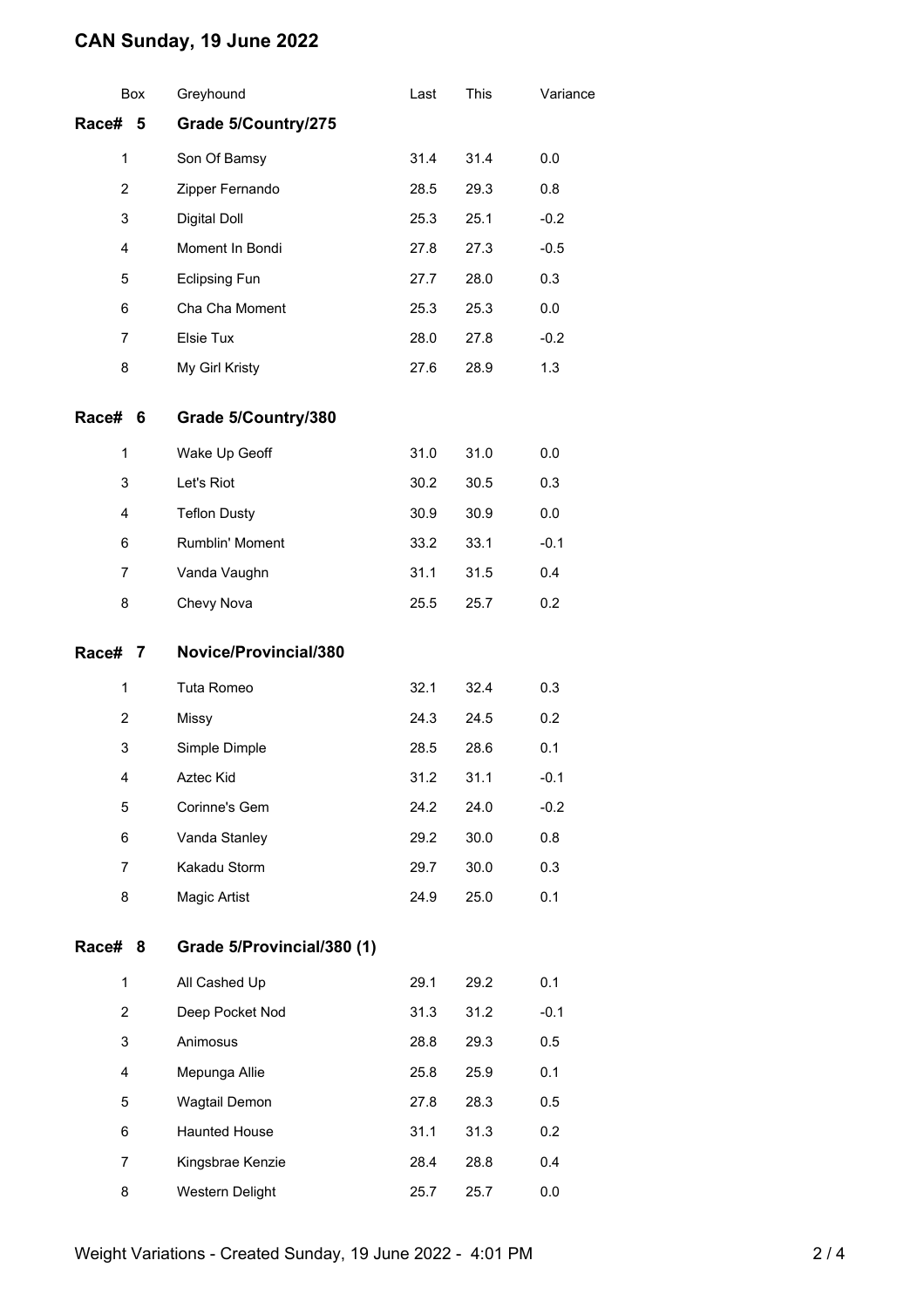### **CAN Sunday, 19 June 2022**

| Box            | Greyhound                  | Last | This | Variance |
|----------------|----------------------------|------|------|----------|
| Race# 9        | Novice/Provincial/520      |      |      |          |
| 1              | Moment To Mamba            | 27.6 | 27.7 | 0.1      |
| $\overline{2}$ | Moment To Waltz            | 26.2 | 26.5 | 0.3      |
| 3              | Stella Gundi               | 27.2 | 26.8 | $-0.4$   |
| 4              | Cover And Count            | 26.2 | 25.9 | $-0.3$   |
| 6              | Abigail Gundi              | 28.6 | 28.6 | 0.0      |
| $\overline{7}$ | Rapido Cha Cha             | 26.3 | 26.3 | 0.0      |
| <b>Race#10</b> | Grade 5/Provincial/380 (2) |      |      |          |
| 1              | Submariner                 | 34.2 | 34.0 | $-0.2$   |
| $\overline{2}$ | Smooth Move                | 25.3 | 25.3 | 0.0      |
| 3              | Hello I'M Miley            | 27.4 | 27.4 | 0.0      |
| $\overline{4}$ | Connor's Choice            | 31.4 | 31.3 | $-0.1$   |
| 5              | Malika                     | 26.6 | 27.0 | 0.4      |
| 6              | Shayna Monelli             | 25.8 | 26.3 | 0.5      |
| $\overline{7}$ | Minotaur Tux               | 35.1 | 35.2 | 0.1      |
| 8              | Wise Dohne                 | 26.9 | 26.5 | $-0.4$   |
| <b>Race#11</b> | Grade 4/Country/275        |      |      |          |
| 1              | Selena Keeping             | 28.2 | 28.6 | 0.4      |
| $\overline{2}$ | Abbey Siobhan              | 28.7 | 28.9 | 0.2      |
| 3              | Global Gold                | 28.5 | 28.4 | $-0.1$   |
| 4              | Vegas City                 | 34.0 | 33.7 | $-0.3$   |
| 5              | Top Fun                    | 30.8 | 30.9 | 0.1      |
| 6              | Cold Sugar                 | 25.4 | 25.2 | $-0.2$   |
| 7              | Fast Food Junkie           | 30.8 | 30.2 | $-0.6$   |
| 8              | Maree Keeping              | 28.7 | 29.1 | 0.4      |
| <b>Race#12</b> | Mixed 5/6/Country/380      |      |      |          |
| 1              | Bazinga Boy                | 32.6 | 32.4 | $-0.2$   |
| $\overline{2}$ | You're Kidding             | 33.4 | 33.6 | 0.2      |
| 3              | Apollo Fun                 | 31.9 | 31.5 | $-0.4$   |
| $\overline{4}$ | Give The Nod               | 32.4 | 31.0 | $-1.4$   |
| 5              | Jaxon's Journey            | 28.8 | 29.0 | 0.2      |
| 6              | Turtle Fernando            | 27.5 | 27.5 | 0.0      |
| 7              | Hello I'M Bobby            | 28.5 | 28.2 | $-0.3$   |
| 8              | Mango Salsa                | 34.0 | 34.3 | 0.3      |